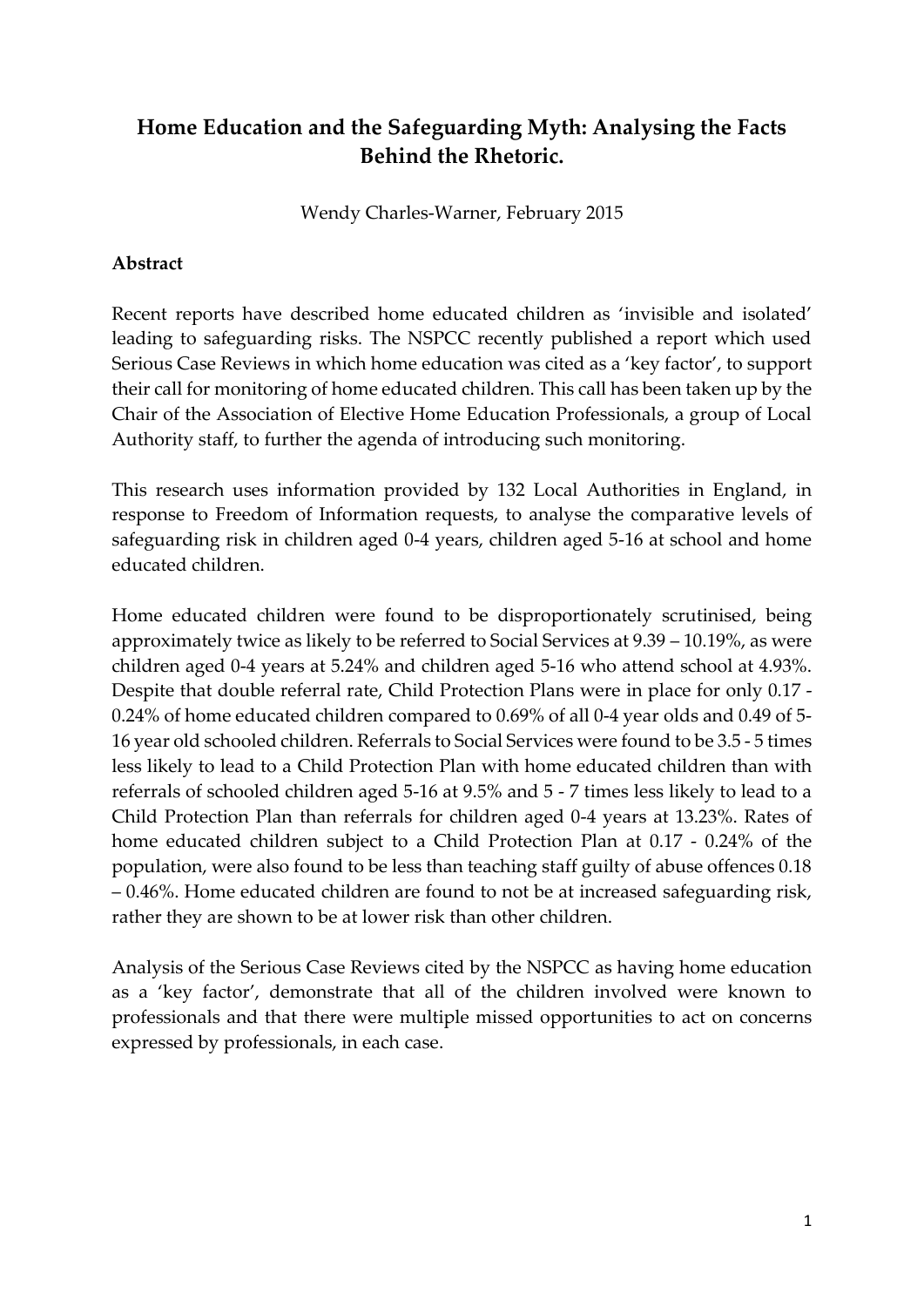#### **Introduction**

In recent years, the spotlight has shone on those who choose to fulfil their duty $^{\rm 1}$  to educate their children, by home educating them. This has primarily focussed on safeguarding and stems from the pre 2010 Labour government's 'state interventionist agenda'<sup>2</sup> . That drive held education central to the need to detect and prevent risk of harm to children<sup>3</sup>. In 2009 it led to the 'Badman Review' of home education<sup>4</sup>, informing the Children, Schools and Families Bill (2009), Schedule 1, which sought to introduce wide reaching controls of home education. The subsequent media frenzy of allegations that home education was a cover for child abuse, generated much public attention, leading to lobbying against the Bill by home educating families and their supporters. That section of the Bill was abandoned during the pre-general election rapid legislation sessions, otherwise known as the 'Wash Up'.

Home educating parents are not required to register their children with their Local Authority and there is no power within the relevant Guidance to inspect or monitor their educational provision<sup>5</sup>. A consequence of this is that children who have never attended school, and are therefore not notified to the LA as having been removed from a school, are often considered 'invisible' by Local Authority education staff, who frequently confuse them with 'children missing from education'<sup>6</sup> .

Serious Case Reviews (SCRs), which are instigated when a child is seriously harmed or dies and such harm or death is considered to have potentially been preventable by the intervention of outside agencies, help to fuel media furore over 'invisible' children, slipping through the safety net of government intervention, due to not being seen by education professionals<sup>7</sup>. A 2011 report<sup>8</sup> examining 67 SCRs including three where home education was mentioned, concluded that home education was a contributing

<sup>&</sup>lt;sup>1</sup> See The Education Act 1996 s.7.

<sup>&</sup>lt;sup>2</sup> Mukwamba Sendall, F (2014) How do Extreme Cases of Child Abuse Drive the Child Protection Lens. Unpublished.

<sup>3</sup> Warin, J. (2009) Safeguarding Children through Parenting Support: How Does Every Parent Matter?; in Broadhurst, K. Grover, C. & Jamieson, J. ed: (2009) Critical Perspective on Safeguarding Children; Chichester, UK, Wiley Blackwell.

<sup>4</sup> Badman, G. (2009) Report of the Secretary of State on the Review of Elective Home Education in England, Norwich, TSO

<sup>&</sup>lt;sup>5</sup> See DCSF (2007) Elective home education: Guidelines for local authorities. [Online] Available from: http://media.education.gov.uk/assets/files/pdf/e/guidelines%20for%20las%20on%20elec tive%20home%20education.pdf

<sup>6</sup> Ibid 2.

<sup>&</sup>lt;sup>7</sup> See for example Allen, F. (2011) Out of school, out of sight. TES connect. [Online] Available from: <https://www.tes.co.uk/article.aspx?storycode=6129600>

<sup>8</sup> OFSTED (2011) The voice of the child: learning lessons from serious case reviews: A thematic report of Ofsted's evaluation of serious case reviews from 1 April to 30 September 2010, Manchester, OFSTED [Online] Available from: [http://www.ccinform.co.uk/key-documents/the-voice-of-the-child-learning-lessons-from](http://www.ccinform.co.uk/key-documents/the-voice-of-the-child-learning-lessons-from-serious-case-reviews-a-thematic-report-of-ofsteds-evaluation-of-serious-case-reviews-from-1-april-to-30-september-2010/)[serious-case-reviews-a-thematic-report-of-ofsteds-evaluation-of-serious-case-reviews-from-1-april-to-30](http://www.ccinform.co.uk/key-documents/the-voice-of-the-child-learning-lessons-from-serious-case-reviews-a-thematic-report-of-ofsteds-evaluation-of-serious-case-reviews-from-1-april-to-30-september-2010/) [september-2010/](http://www.ccinform.co.uk/key-documents/the-voice-of-the-child-learning-lessons-from-serious-case-reviews-a-thematic-report-of-ofsteds-evaluation-of-serious-case-reviews-from-1-april-to-30-september-2010/)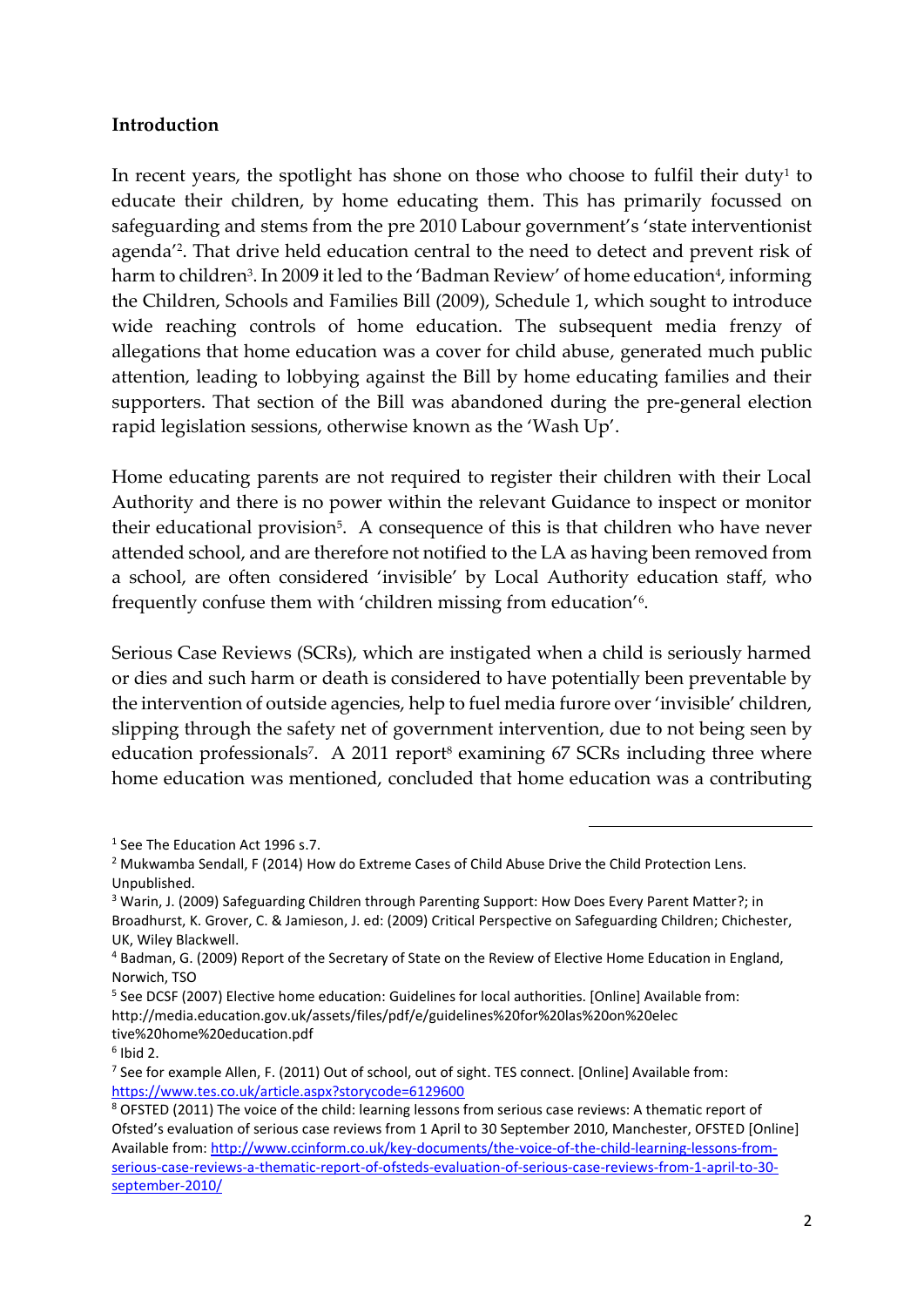factor in each of the three. However, in all three cases, the children were known to Social Services prior to being removed from school and failure to apply existing legislation was apparent<sup>9</sup>, leading to suggestions that much of the fear surrounding home education and safeguarding, stems from lack of understanding of existing powers and legislation<sup>10</sup> and in some cases a lack of willingness to use those powers appropriately.

In 2014 the NSPCC<sup>11</sup> fuelled the debate by suggesting that tighter controls are required for home educating families, to safeguard their children as *'there is a risk that home educated children can become invisible to the authorities'*. This suggestion stems from their analysis of seven SCRs where home education is mentioned. This study examines the facts of each case, to ascertain whether home education was a causal factor leading to abuse of those children.

Most recently, the safeguarding agenda has been adopted by a group of Local Authority education staff forming the 'Association of Elective Home Education Professionals' (AEHEP). The Association excludes home education charity delegates, established advisors and established home education practitioners, who could be legitimately described as the 'professionals' in home education matters. Freedom of information requests<sup>12</sup> made in respect of the Association's correspondence with the Department for Education, reveal disdainful comments about those who currently support, inform and liaise with home educators, together with a strong movement to lobby for increased safeguarding of home educated children, who are described as 'invisible' and 'at risk'.

Lack of academic evidence with respect to the true prevalence of abuse in home educating families has made it difficult to ascertain whether the claimed safeguarding risks are based on fact or misperception<sup>13</sup>. This research aims to address that gap in the available information by providing a comparative analysis of data for children aged 0-4 years, schooled children aged 5-16 years and home educated children aged 5-16 years.

 $9$  Ibid 2.

<sup>&</sup>lt;sup>10</sup> Fortune Wood (2010) quoted in Mukwamba Sendall, F (2014) How do Extreme Cases of Child Abuse Drive the Child Protection Lens. Unpublished

<sup>&</sup>lt;sup>11</sup> NSPCC (2014). Children Not Educated in School Learning From Case Reviews: Summary of Risk Factors and Learning for Improved Practice Around Elective Home Education. [Online] Available from:

http://www.nspcc.org.uk/preventing-abuse/child-protection-system/case-reviews/learning/homeeducation/#

<sup>&</sup>lt;sup>12</sup> Nicholson, F (2014) What do they Know: Correspondence from DfE to LAs about Home Education. [Online] Available from: [https://www.whatdotheyknow.com/request/correspondence\\_from\\_dfe\\_to\\_las\\_a](https://www.whatdotheyknow.com/request/correspondence_from_dfe_to_las_a)  $13$  Ibid 2.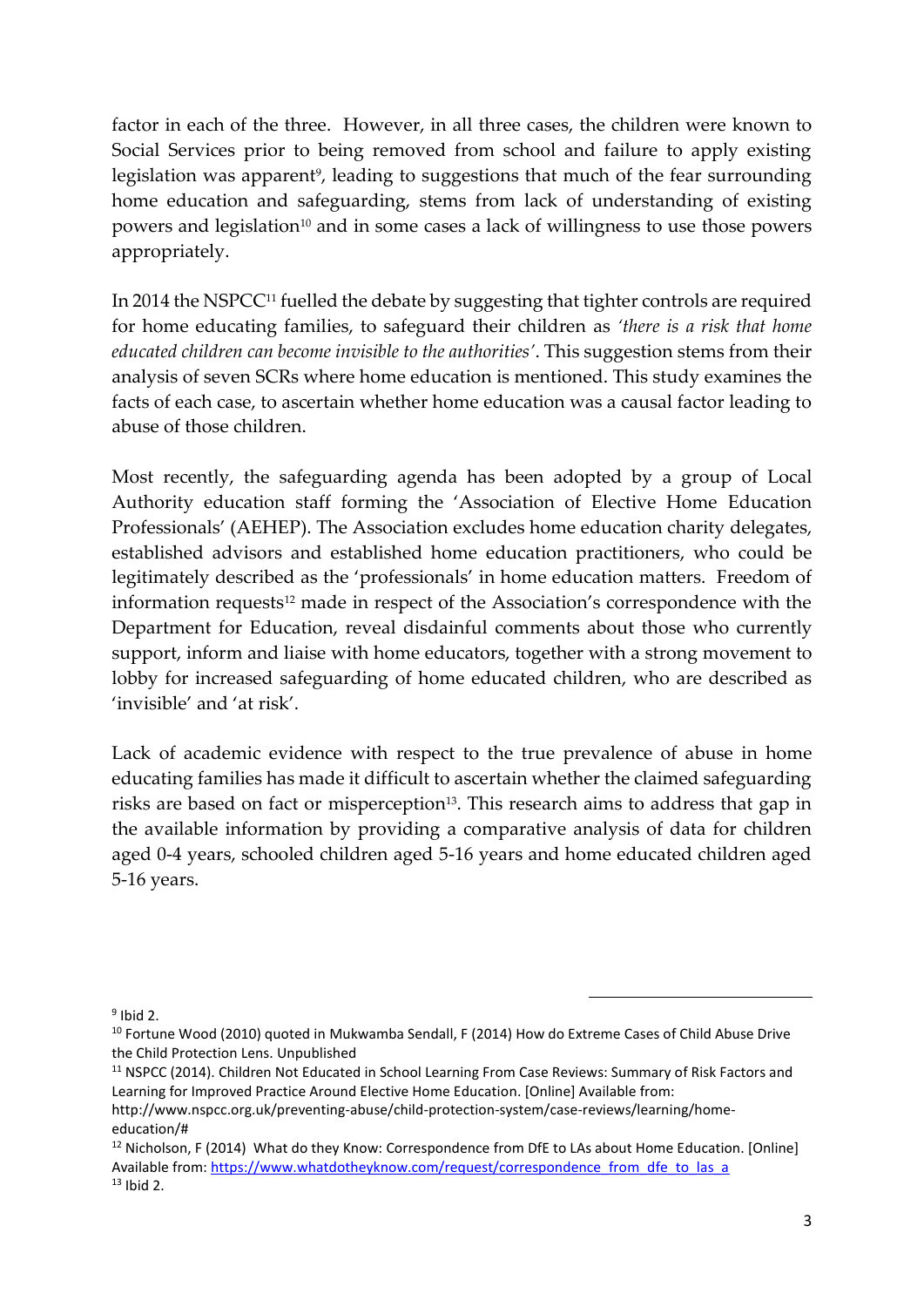# **Methods**

The research aimed to obtain numerical data relating to child abuse in England. Statistical analysis has already been undertaken for Wales $14$ , where education is a devolved issue. For that reason only English data is used.

All 152 Local Authorities in England were sent a Freedom of Information request (FOI), seeking data relating to number of unique referrals to Social Services during the last year for which data was available, by age of the individual child referred. Together with number of new Child Protection plans (CPP) entered into during that year and, for the 5-16 year olds, that data to be broken down by whether the child was home educated or at school. Data was analysed using ANOVA and Tukey tests.

In addition, SCRs included in the NSPCC report in which home education is described as a 'key factor'<sup>15</sup> in the abuse, were analysed to ascertain the factual basis for that assertion and what if any professional intervention was already present in each child's life. The relevant reports were obtained via the NSPCC web library<sup>16</sup>

## **Results**

Of 152 Local Authorities (LAs) in England sent the freedom of information requests, 132 responded within the set time limit. All of these provided data relating to children aged 0-4 years. Those 132 Local Authorities which responded, represent 3,451,775 children aged 0-4 out of a reported total of 3,821,828 in England. This represents a 90.32% response providing a clear overall picture of safeguarding within that age range.

The 132 Local Authorities responding to the request reported that 180,975, being a mean across those Local Authorities of 5.24% of children aged 0-4 years, were subject to a referral to Social Services during the last year for which figures are available. The highest level of referrals in an individual LA was 21.30% of population aged 0-4 and the lowest was 0.22% of population aged 0-4.

Those same 132 Local Authorities reported a mean of 0.69% of children aged 0-4 being placed on a CPP during that year. The highest levels reported were 3.37% and 3%. The lowest level was in the Isles of Scilly, which has a population of only 99 in the age

<sup>&</sup>lt;sup>14</sup> Charles-Warner, W (2012) Briefing Document On Proposals by the Welsh Assembly Government To Introduce Compulsory Registration and Monitoring for Electively Home Educated Children. [Online] Available from[: http://www.home-education.org.uk/articles/wc/wc-wa-brief.pdf](http://www.home-education.org.uk/articles/wc/wc-wa-brief.pdf)  <sup>15</sup> Ibid 11.

<sup>16</sup> NSPCC (2015) Child protection system in England: Serious case reviews. [Online] Available from: http://www.nspcc.org.uk/preventing-abuse/child-protection-system/england/serious-case-reviews/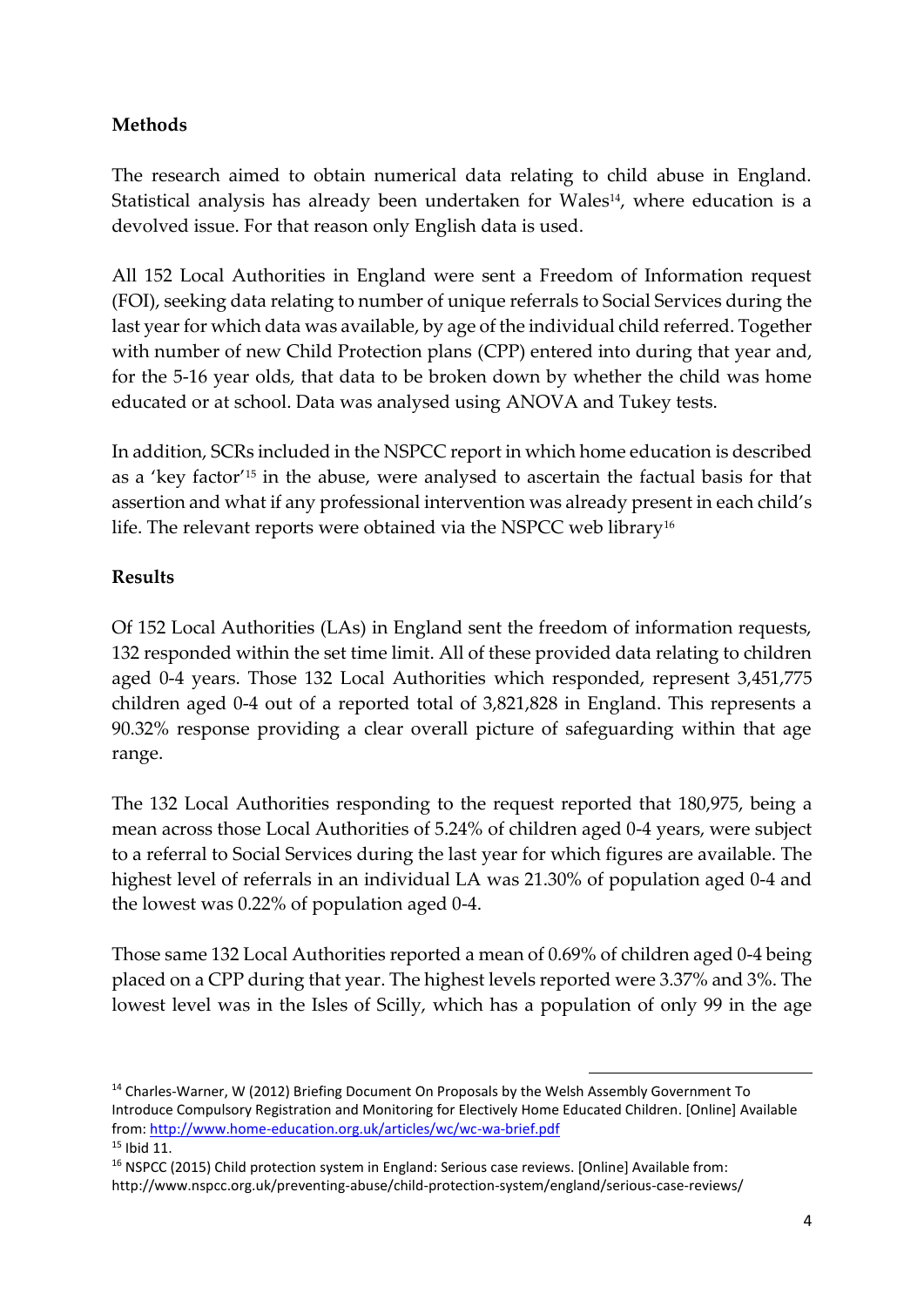group and no child aged 0-4 placed on a CPP. Overall, the referral rate leading to a CPP for 0-4 year olds was found to be 13.23%.

Total population of 5-16 year olds across all 152 Local Authorities in England is reported as  $7,435,942^{17}$ . Of these,  $27,079$   $(0.36\%)$ <sup>18</sup> were reported by their Local Authority as being home educated. 130 Local Authorities provided data responses for 5-16 year olds, relating to 6,606,346 or 88.84% of young people in England aged 5- 16 years, providing good representation of the overall picture.

Of the 5-16 year olds in the 130 LAs which provided a response to the question on referrals, 325,697 were referred to Social Services during the year; a mean across the Local Authorities of 4.93%). Reported figures ranged from 15.67% to 0.18%. Only 5 Local Authorities reported referral rates of over 10%, with all Local Authority data parameters being within normal distribution.

Full data for referrals leading to CPPs was received from 110 Local Authorities. Of these, a mean of 0.49% of the population aged 5-16 who were schooled children were placed on a CPP, with a range between Local Authorities of 0% - 1.82% reported. The overall rate of referral leading to CPP in 5-16 year olds at school was 9.50%.

There is a facility open to those responding to FOIs to minimise risk of identification where small numbers are involved, by stating  $\leq$  instead of providing an exact statistic. Data for home educated children aged 5-16 years used this provision in 23 cases. Consequently, a range of findings is given using figures for those Local Authorities of 1 and 4.

The 110 Local Authorities reporting data for home educated children represented 20,433 of the 27,079 total reported as home educated, being 75.47% of all reported home educated children. Of those 20,433, a mean of 9.39% - 10.16% were referred to the Social Services during the year. The reporting level ranged from highs of 100%, 93.01% and 81.58%, to 0% reported by 11 Local Authorities during the year.

Of those 110 Local Authorities reporting figures for home educated children subject to a CPP, more than half (59 or 54%) reported 0 children being made subject to a CPP. The full population of home educated children within those Local Authorities was 20,433 of whom only 34 - 49 (0.17% - 0.24%) were made subject to a CPP. The overall rate of referral leading to CPP in 5-16 year olds who were home educated ranged from 1.82% - 2.59% of all referrals. The three Local Authorities with the highest referral rates for home educated children reported only 1 home educated child between them who was subject to a CPP.

1

18 See Nicholson, F (2014) Data obtained by FOI request published in http://edyourself.org/articles/numbers.php

<sup>&</sup>lt;sup>17</sup> This figure was arrived at using ONS data for those Local Authorities who did not respond.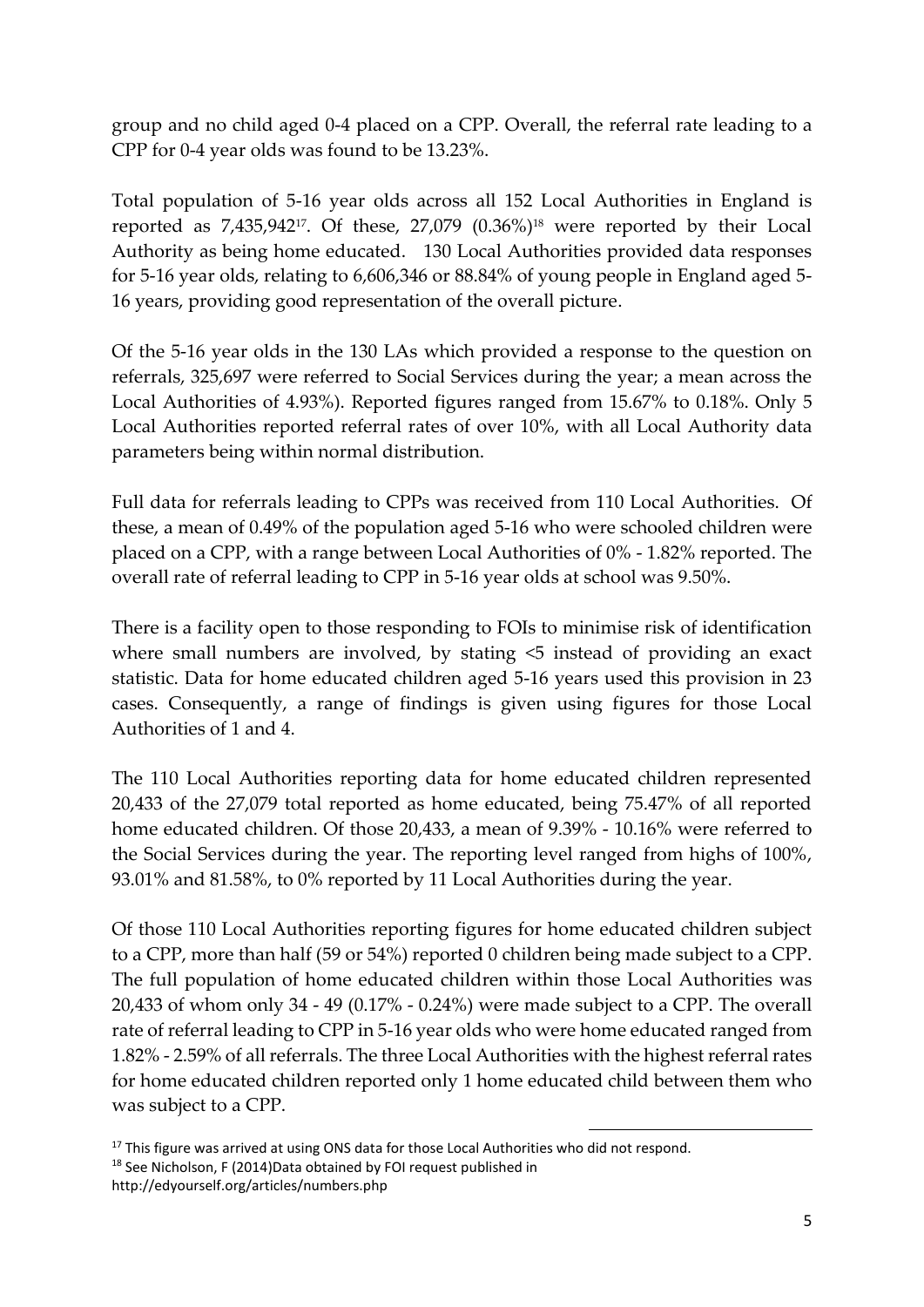Comparative statistics are given for mean Local Authority referral to Social Services (Table: 1, Fig: 1), for population CPP rate and rate of referrals leading to CPP (Table: 2, Fig: 2).

|      | $($ )-4        | 5-16 Schooled  | 5-16 Home Educated |
|------|----------------|----------------|--------------------|
|      | referred to SS | referred to SS | referred to SS     |
| mean | 5.24           | 4.93           | $9.39 - 10.16$     |
| max  | 21.30          | 15.67          | 100                |
| mın  | ነ ንን           | 0 18           |                    |

Table: 1. Mean LA. % referral to Social Services



Fig: 1 Mean referral rates to Social Services by education and age.

| Table: 2 Mean LA % leading to a Child Protection Plan (CPP) |  |  |
|-------------------------------------------------------------|--|--|
|                                                             |  |  |

|                       | 0-4   | 5-16 schooled | 5-16 HE        |
|-----------------------|-------|---------------|----------------|
|                       | CPP   | CPP           | $\mathsf{CPP}$ |
| % of whole population | 0.69  | 0.49          | $0.17 - 0.24$  |
| % of referred cases   | 13 23 | 9.50          | 182 - 259      |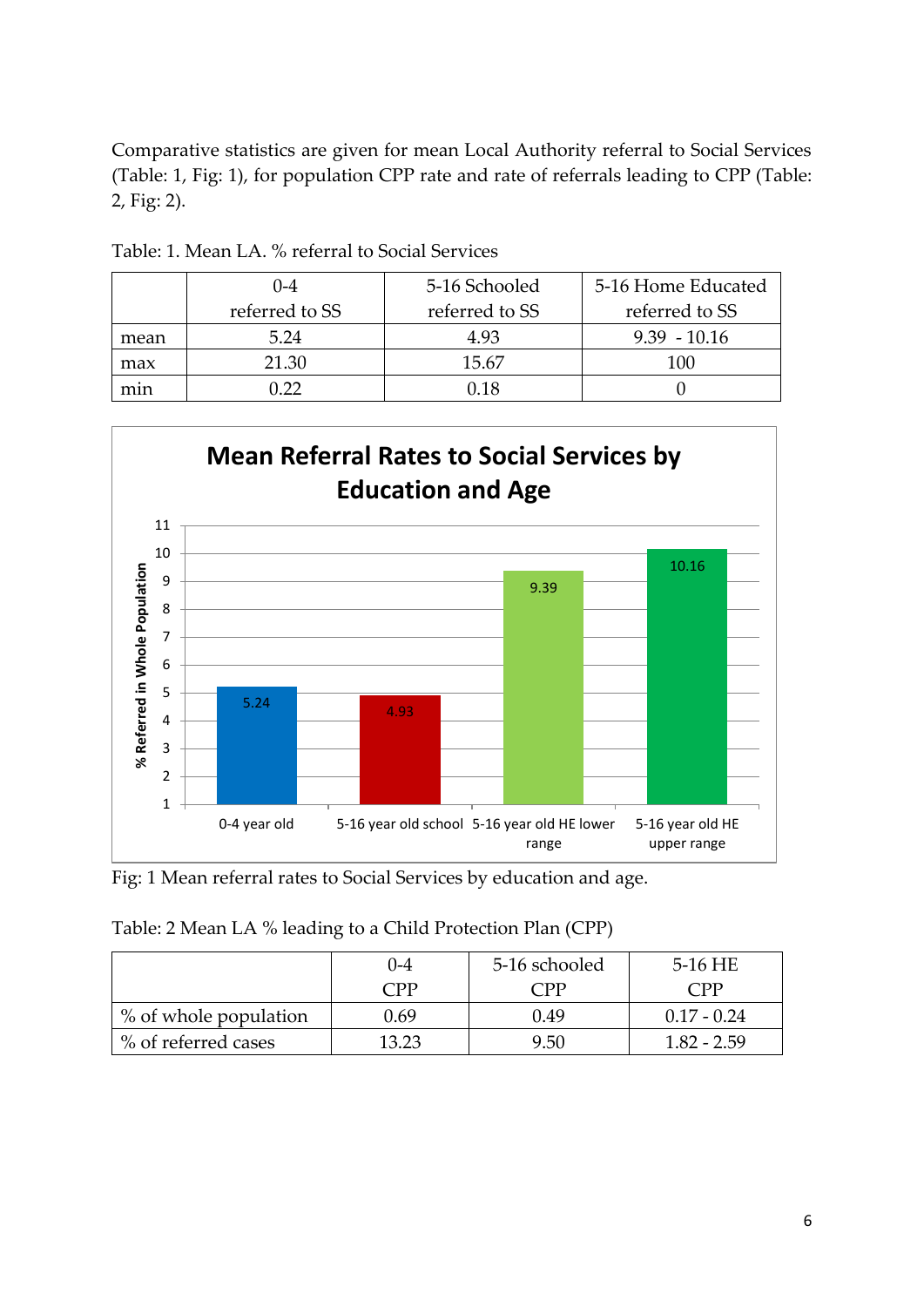

Fig: 2 Whole population % of referred cases leading to a CPP.

Analysis with ANOVA and Tukey testing found no significant difference between the referral rates for 0-4 year olds and 5-16 year olds in schools. The rate for referral of home educated children was significantly different to both 5-16 year old schooled children and those aged 0-4 years. Rates of CPP were found to be significantly different between all groups.

# **Serious case reviews used in recent publications<sup>19</sup> .**

## *Flintshire SCR (2012) Siôn D.*

Siôn was a severely disabled child with complex needs and global developmental delay. His parents found it difficult to adjust to his disability and reduced their involvement with professionals when he was about 30 months of age. Health and education professionals expressed concerns, but were unsure how to proceed.

Siôn never attended school and the parents refused an educational assessment for him.

In January 2006 a Police referral was made but no follow up occurred.

A referral was made to Social Services over a bruise and later, when Siôn was aged 6½ and it was agreed by the community paediatrician that Siôn would be referred to Social Services. However, no referral was made. Four months later, Siôn was seen by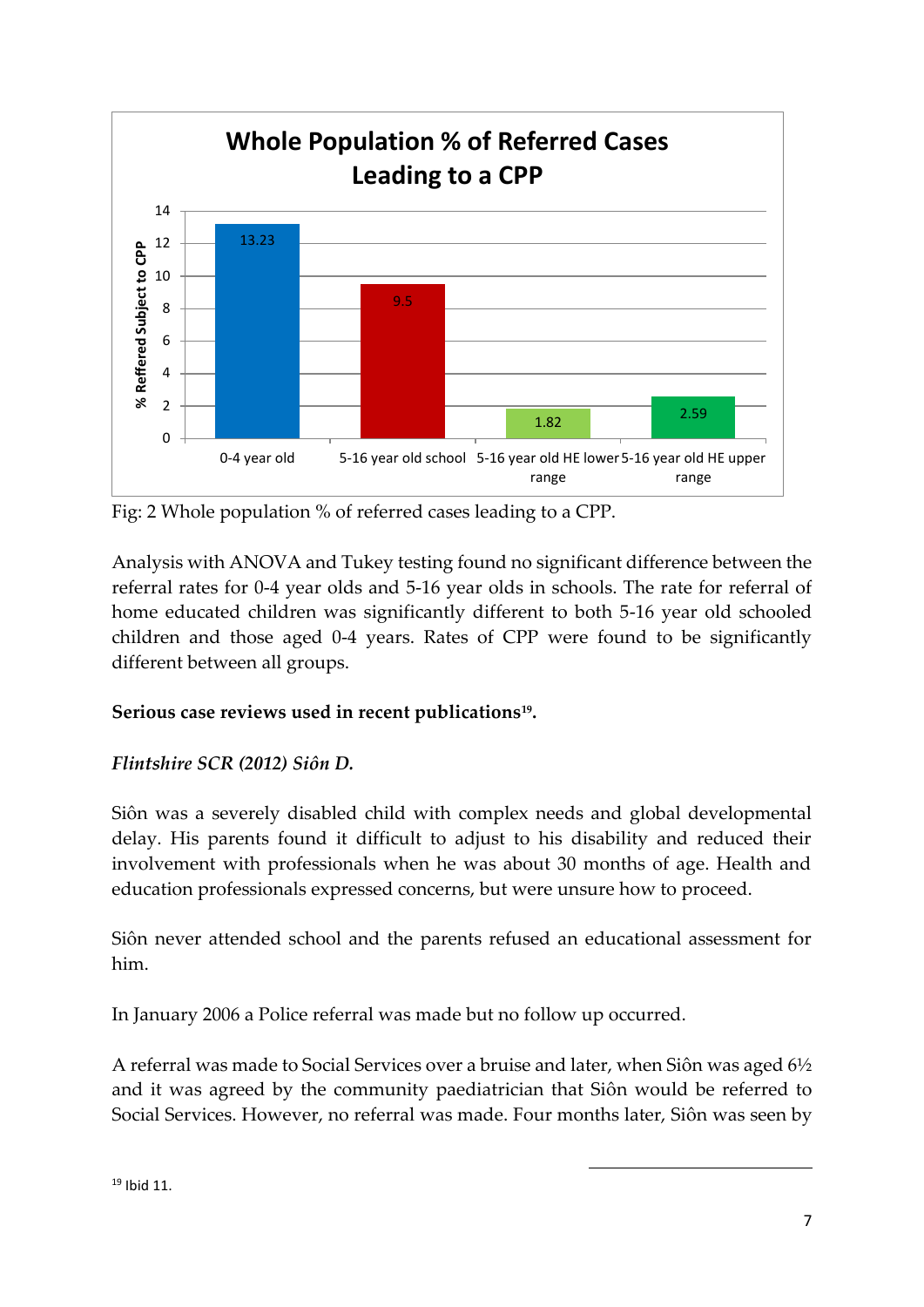a speech and language therapist and dietician. It was noted that Siôn's buggy was soiled but no further action was taken.

Eight professional meetings were held to discuss Siôn but no face to face assessment made.

Siôn was found unconscious at 7 years and 1 month of age and subsequently died from an infection. Ambulance staff referred the family to the Police and to Social Services due to the condition of his room. The SCR concluded that it was impossible to 'say absolutely whether, or to what extent, Siôn suffered abuse or neglect in his parents' care'.

No concerns were raised over the care of the other children in the family but an emergency protection order was taken out for them.

# *Association of Independent LSCB Chairs SCR (2013) Family W.*

The mother in this case was American born and described as 'dominant and calculating, exceptionally devious and skilled in deceiving people.' Children 'A' and 'B' were adopted at 5 months of age in 1994 and 1995 respectively. Her marriage broke down in 1997 and she separated from her husband, from whom she was estranged, in 2000. At that point the mother moved several times and changed the children's names.

In 2005 the mother travelled to Vietnam with the two children to adopt child 'C'. The mother used her USA citizenship to adopt child 'C', based on an inaccurate report issued in Germany. The adoption was not recognised by UK authorities. The family returned to the UK in 2006.

During 2005-2006 child 'C' was referred to community paediatric services. Health visitors and the GP were also involved with the family. Later that year a referral was made to Social Services by a neighbour who was a doctor, stating that the children were isolated, left crying and treated 'harshly'. Social Services took no further action.

In late 2006 the mother prepared to go to Vietnam to adopt a fourth child.

In 2007 a detailed anonymous letter of concern was received by the Local Authority, British Immigration Service and the USA and Vietnamese embassies, stating that the children were left unattended and that child 'C' was not well cared for. It also raised concerns over the legality of the adoption of child 'C'. A 'Child in need' assessment was undertaken which found no evidence of child protection concerns, but identified children as being isolated, children 'A' and 'B' being required to be excessively responsible for child 'C' and the mother to be controlling. A Police referral was made in respect of the adoption but neither agency took any further action.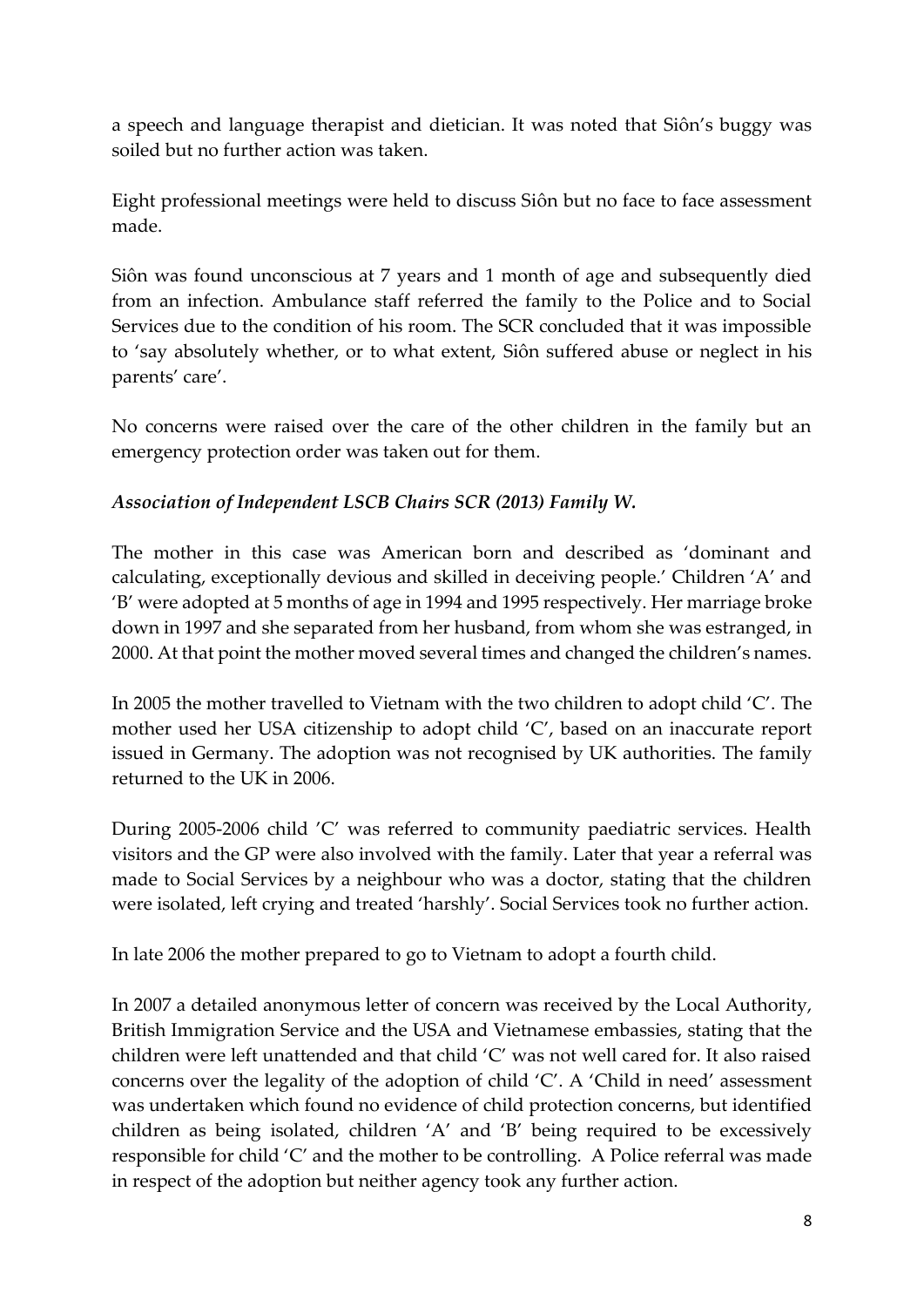In October 2007 the USA authorities notified the mother that she would not be approved for further adoption. In 2008 child 'A' was seen by a psychotherapist and during the period 2008-2009 'C's nursery reported no concerns over child 'C'.

In August 2008 the doctor neighbour again reported concerns to Social Services that the children were isolated and that child 'C' was locked in her bedroom. No further action was taken. The SCR describes Social Services as allowing themselves to be 'fobbed off' by the mother.

In September 2008 the mother obtained semen from abroad and commenced a programme of artificial insemination of child 'A' who was 14 at the time. In January 2009 child 'A' was taken to the GP who was told by the mother that the child had been raped and drugged. The GP took no further action.

In March 2009 the mother was taken ill and admitted to hospital for four weeks. Child 'A' was left to care for the younger children. Social Services visited regularly and the Police made one visit, but no further action was taken. In 2010 the mother contacted mental health services but, again, no action was taken.

In November 2010 child 'A' was pregnant. When child 'D' was born in March 2011 the hospital staff were so concerned about the mother's behaviour, that they referred the matter to Social services. 'A' disclosed the circumstances of the conception to Social Services and an investigation was initiated.

The mother subsequently pleaded guilty to child cruelty and was jailed for 5 years and 4 months.

# *Caerphilly SCR (2011) Child A*

Child 'A' was a 15 year old boy who was found hanging in his bedroom. The child had experienced the death of his father some seven years previously, had poor school attendance and difficulties at school.

Only the executive summary of this case is available, which refers to increasing risk taking behaviour by the child and failure by professionals to take account of factors in his life such as his mother's new partner being a drug abuser.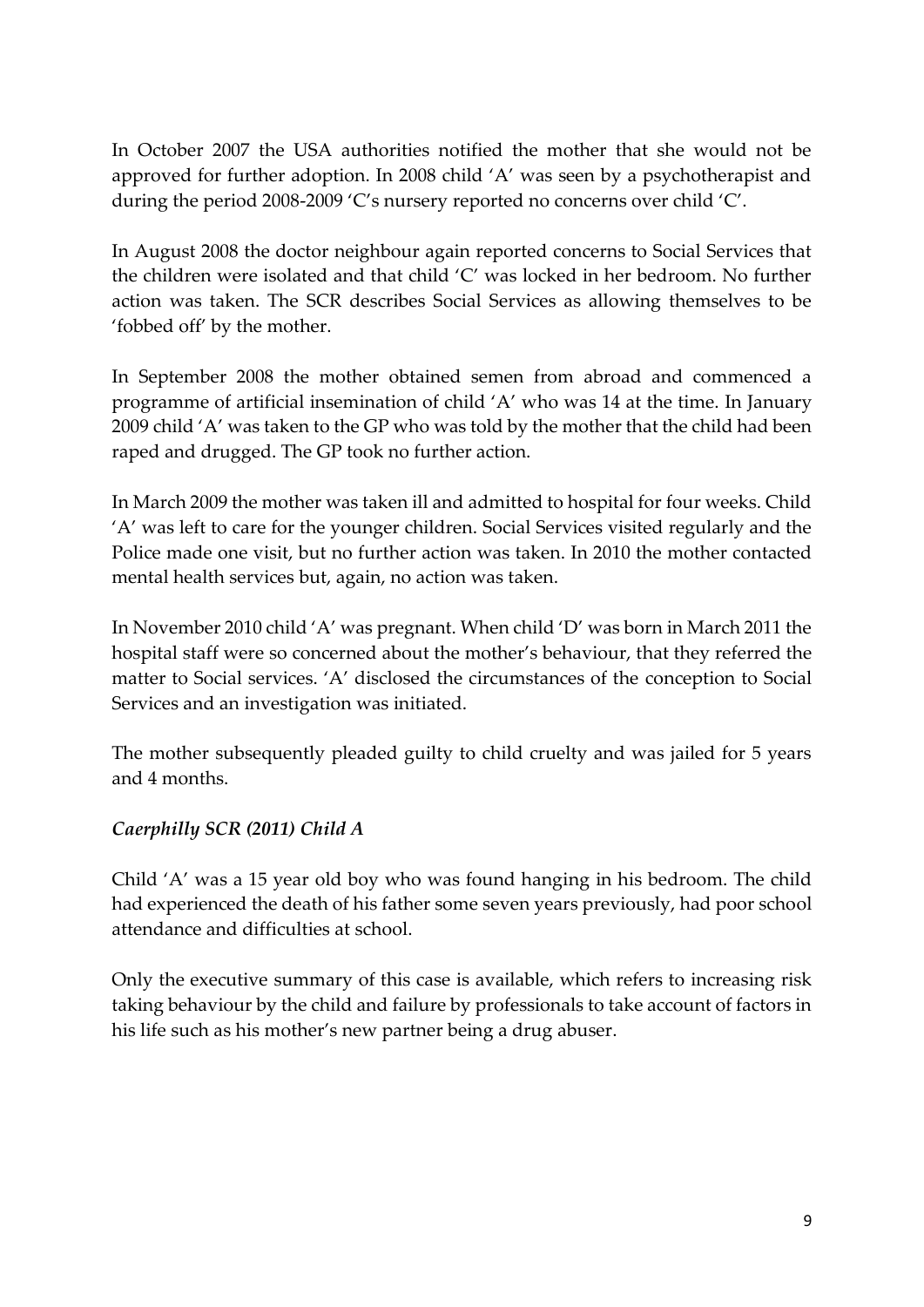# *Birmingham SCR (2010) Child case number 14.*

Khyra Ishaq aged 7, died in Birmingham in 2008 from starvation. She was one of 6 children.

Her parent's marriage, during which her father was violent to her mother, had broken down in 2005 and the mother had formed a new relationship by 2007. The new partner had suffered a particularly violent upbringing by his father.

Professionals involved with the family started to notice changes in the mother's behaviour in 2006. Appointments were missed and the children were stealing food in school<sup>20</sup>.

Approximately 6 months prior to Khyra's death, the children were removed from school but never legally deregistered in accordance with The Education (Pupil Registration) (England) Regulations 2006 reg. 8(1)(d). Consequently the children were 'children missing education' and procedures detailed in the Regulations and associated guidance should have been followed, but were not.

In December 2007 the school raised concerns with the Social Services over the mother's behaviour, her aggression and the children's obsession with food, stating that it was a child protection issue. Staff absence resulted in the school being clearly advised to report the concerns to the Police. These concerns were incorrectly noted as attendance issues.

The SCR refers to numerous 'missed opportunities' to protect the children.

The mother and her partner were subsequently convicted of manslaughter and offences of cruelty in respect of the five siblings.

# *Enfield SCR (2009) Child ST.*

ST was a girl aged 16 who was found dead at her home on  $7<sup>th</sup>$  March 2007, by bailiffs attending to repossess the property. The mother reports the death having occurred on 3 rd November 2006 but there was no corroborating evidence. Due to the time between death and discovery of the body, cause of death could not be established.

The family was neither invisible nor unseen as the mother allowed the London Borough of Enfield Education Department access to see the children, following deregistration of ST and her brother from school, in January 2005. Education

<sup>1</sup> <sup>20</sup> Radford, J. (2010) Serious Case Review: Under Chapter VIII, 'Working Together to Safeguard Children', In respect of the Death of a Child Case Number 14. Birmingham Safeguarding Children Board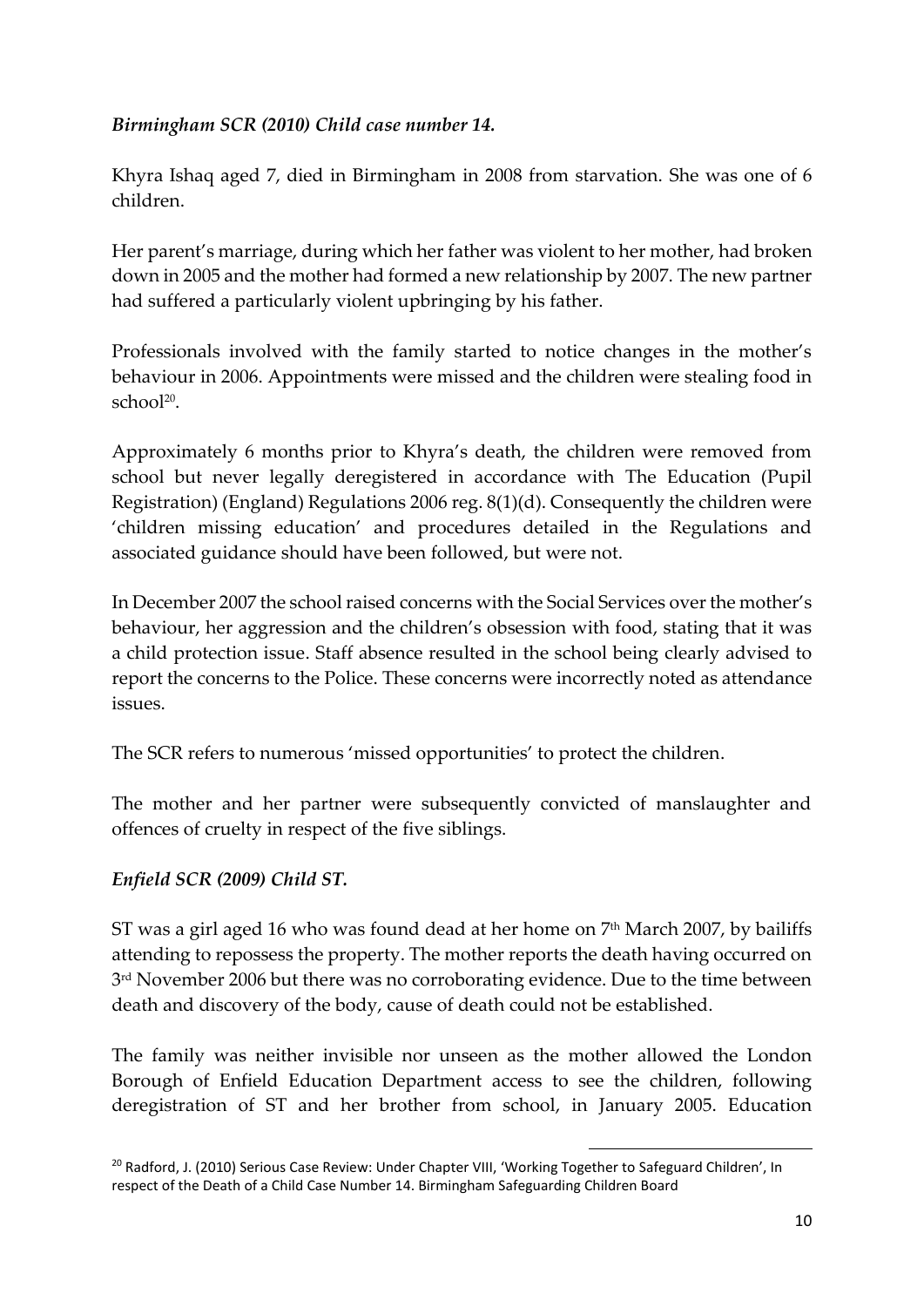department staff visited the home in April and May 2005 and in June 2006. Educational provision was found to be satisfactory and no concerns were noted.

During 2006 housing department officers from the Borough attended the home but no concerns were noted. In July 2006 the family GP removed the mother from his list citing her aggressive and abusive behaviour, although no notes of the behaviour were kept and no referral made to Social Services. On 31st October and 1st November 2006 neighbours made complaint about noise coming from the family home but this was not investigated. Members of the wider family expressed concern about the mother's mental health but did not make a report to Social Services.

## *Gloucestershire SCR (2008) Mrs Spry.*

Eunice Spry was an adoptive parent, childminder and foster carer (Local Authority and private) to five children, commencing in 1985 and ceasing in 1994, as she had obtained adoption and residence orders for all of the children. Concerns were raised during the adoption process and one adoption was delayed for three years for an assessment, as a result of such concerns. The assessment was not completed.

Mrs Spry commenced home education in 1994. Education department staff were given annual access for home visits to assess the educational provision for which 'no concerns' were noted.

Between 1994 and 2000 concerns were raised with Social Services with respect to the children's welfare, on 12 separate occasions. Social Services noted that Mrs Spry was 'controlling' of the children and 'difficult to engage', but no further action was taken. The SCR notes that each referral was seen 'in isolation' and that Mrs Spry was repeatedly given the benefit of the doubt. In addition, CAMHS were involved with the children as were medical professionals who noted that they were denied access to the home.

Mrs Spry was convicted of physically and psychologically abusing the five children in her care.

## *South Tees SCR (2008) Child S.*

Child 'S' was a 10 year old boy who was poisoned with amitriptyline and underwent unnecessary medical interventions. Again, only the executive summary is published, but this makes clear that child 'S' had multiple health problems which led to him being seen on numerous occasions by his GP, local hospitals (including admissions), a paediatrician and psychological services.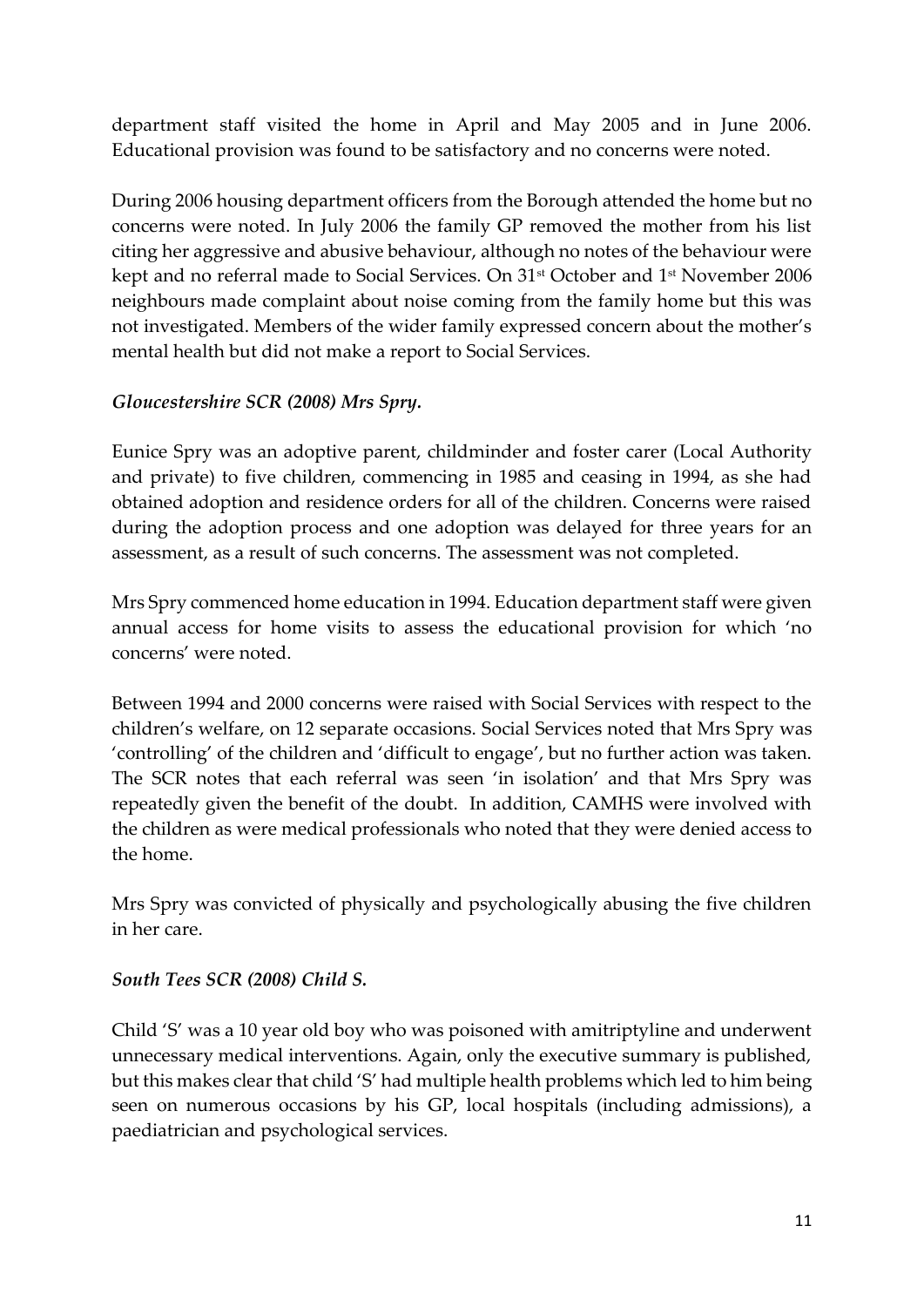Concerns were raised over fabricated or induced illness and prescribed medications. Child protection intervention led to orders to protect the child.

# **Discussion**

Statistical analysis of FOI responses obtained during early 2015 from 132 English Local Authorities, demonstrates that home educated children are approximately twice as likely to be referred to Social Services at 9.39 – 10.19%, as children aged 0-4 years at 5.24% and children aged 5-16 who attend school, at 4.93% (Table: 1). Further, referral rates in some Local Authorities indicate a policy of automatic referral for home educated children, notwithstanding that home education is not itself a cause for concern.

CPPs were found to have been entered into for 0.69% of all 0-4 year olds in the population, 0.49% of 5-16 year old schooled children and only 0.17 - 0.24% of home educated children (Table: 2). This demonstrates that home educated children were approximately 2 - 3 times less likely to be subject to a CPP than schooled children and approximately 3 - 4 times less likely to be subject to a CPP than 0- 4 year olds.

Referrals of home educated children made subject to a CPP, at 1.82 - 2.59% of referrals, demonstrate that they are between 3.5 - 5 times less likely to lead to a CPP than are referrals of schooled children aged 5-16 at 9.5%, and 5 - 7 times less likely to lead to a CPP than referrals for children aged 0-4 years are at 13.23%.

Far from being 'invisible', home educated children appear to be disproportionately scrutinised, in that they are twice as likely to be subject to a referral to Social Services. This finding is supported by research in Wales $21$  which used FOI requests to Local Authorities and found that:

*'…home educated children, although more likely to be scrutinised by social services than their schooled peers, are less likely to be at risk (between 0.061% and 0.123%) than all children in Wales (0.461%) i.e. at between 1/7th and 1/3rd the risk.'*

Further, the comparatively high proportion of referrals of school children aged 5-16 years which lead to a CPP, would indicate that oversight by education professionals did little to protect them from abuse.

This raises the question of whether oversight by education professionals in school is a protective factor for children. Research undertaken<sup>22</sup> on behalf of the Government in

 $21$  Ibid 14.

<sup>&</sup>lt;sup>22</sup> York Consulting LLP. 2011. Allegations of Abuse Against Teachers and Non-teaching Staff. Research report DFE-RR192. Department for Education. [Online] Available from:

https://www.gov.uk/government/uploads/system/uploads/attachment\_data/file/361444/DFE-RR192.pdf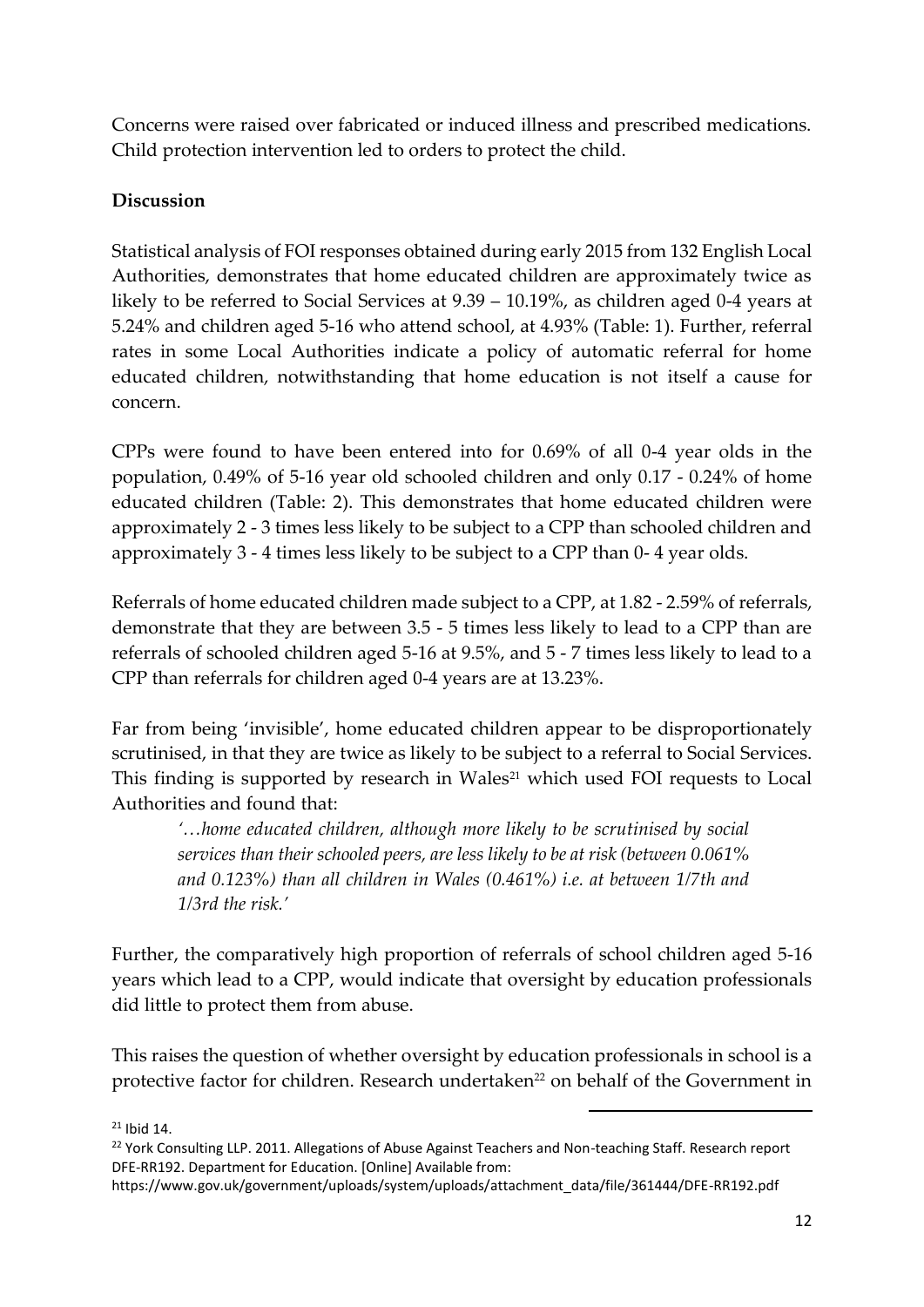2011 indicates that 2827 reports of abuse were made against school teachers and 1709 against non-teaching staff, in 110 Local Authorities providing data during the year to March 2010. Of the allegations against teaching staff, 856 were fully substantiated. The 2827 reports represent 0.6% of all employed teachers in the population being subject to an allegation against them of abuse. Thus 0.18% of employed teachers have allegations of abuse made against them which are fully substantiated. Further, 46% of the abuse allegation outcomes were recorded as 'don't know', or 'unsubstantiated', a term which means neither guilt nor innocence. Consequently, 0.18 – 0.46% of all teaching staff within the study are guilty of abuse offences (Fig: 3).



Fig: 3 CPP % of whole population.

Taking aside the fact that convicted teaching staff may be, and frequently are, convicted of abusing multiple children, this compares with CPPs being in place for only 0.17 - 0.24% of home educated children in the population. Although abuse by teachers cannot be directly compared to children being subject to CPPs, the result is nonetheless telling. This is because a child educated at home subject to a CPP is most usually found to have suffered at the hands of a carer or parent, and teaching staff with responsibility for caring for children during school hours, were found to be more likely to be guilty of abusing those children, than a home educated child was found likely to be abused. Clearly, the risk of a home educated child being subject to abuse is lower than the risk of an educational professional employed in a school being found guilty of abusing a child or children in their care. This brings into question the alleged protective nature of regular contact with education professionals.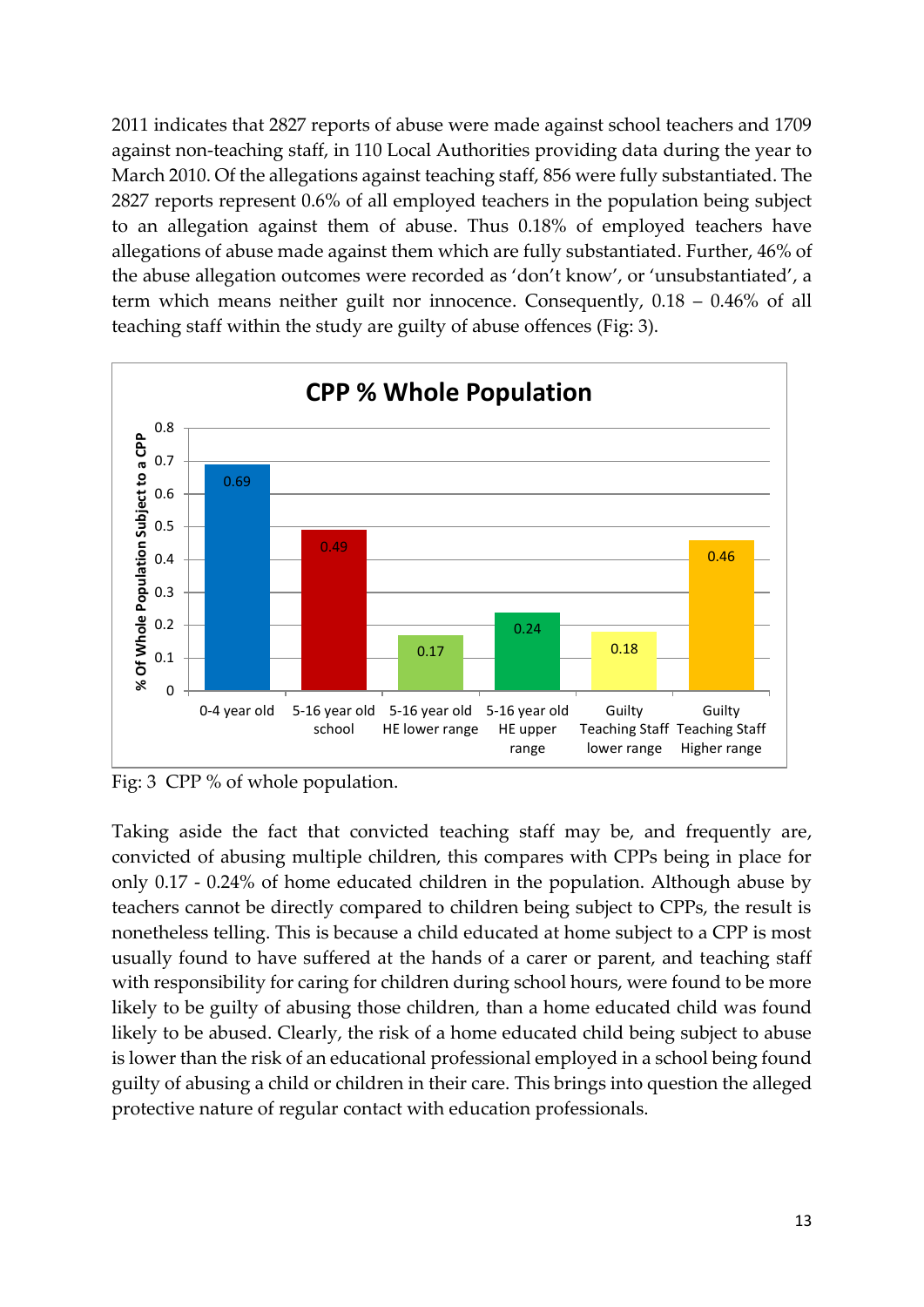The 2014 NSPCC<sup>23</sup> report refers specifically to home educated children being denied the right to formally express their views or participate in decision making in respect to home education. Yet no process is in place to allow schooled children to take part in the decision to send them to school or to express their views about being sent to school. It is the duty of the parent to 'cause' the child to receive a suitable education and the law recognises that a parent may choose to do so by educating the child otherwise than at school. It is expected of all parents that they act in the best interests of their child, which would include considering the child's wishes and feelings when making decisions. However, despite children not being routinely involved in decision making when school places are sought, no criticism is made of parents of schooled children in this regard.

## The NSPCC report<sup>24</sup> cites the SCR for Khyra Ishaq:

*'There are no mechanisms in place to ensure that they (home educated children) receive a 'suitable' education or adequate care….this highlights a major safeguarding flaw within home education legislation which focuses on parental choice and rights at the expense of children's rights, wishes, welfare or protection'.* 

This is not a matter of the rights of the parents in opposition to the rights of the child, as whilst OFSTED does monitor school standards, many children remain failed by the education system with only 55.4% of children in state schools having achieved 5 or more GCSEs at grade A\* to C or equivalent, including English and mathematics GCSEs or iGCSEs during 2013-2014<sup>25</sup> . Indeed, investigations by the Education Select Committee led the Chair to suggest that home educating parents do a 'better job' of providing a suitable education for their children<sup>26</sup>. Further, professional intervention in the care of any child is a reactive duty reliant on referral of the concern to relevant professionals; it is not a proactive mechanism to 'ensure' that any child is in receipt of adequate care. Home educated children are twice as likely to be referred to Social Services, than are schooled children. Consequently, they are considerably more likely to be scrutinised by Social Services under that reactive duty. Nothing in the SCRs demonstrates that there is a 'major safeguarding flaw' within current Home Education legislation.

1

[http://www.publications.parliament.uk/pa/cm201011/cmhansrd/cm110511/debtext/110511-](http://www.publications.parliament.uk/pa/cm201011/cmhansrd/cm110511/debtext/110511-0002.htm#11051175001124) [0002.htm#11051175001124](http://www.publications.parliament.uk/pa/cm201011/cmhansrd/cm110511/debtext/110511-0002.htm#11051175001124)

<sup>23</sup> Ibid 16.

<sup>24</sup> Ibid 16.

<sup>&</sup>lt;sup>25</sup> Gov.uk (2013). Revised GCSE and Equivalent Results in England: Academic Year 2013 to 2014. [Online] Available from: [https://www.gov.uk/government/statistics/revised-gcse-and-equivalent-results-in-england-](https://www.gov.uk/government/statistics/revised-gcse-and-equivalent-results-in-england-2013-to-2014)[2013-to-2014](https://www.gov.uk/government/statistics/revised-gcse-and-equivalent-results-in-england-2013-to-2014)

<sup>&</sup>lt;sup>26</sup> Parliamentary Business (2011) Graham Stuart MP Chair of the Cross Party Education Select Committee./ column 1218. [Online] Available from: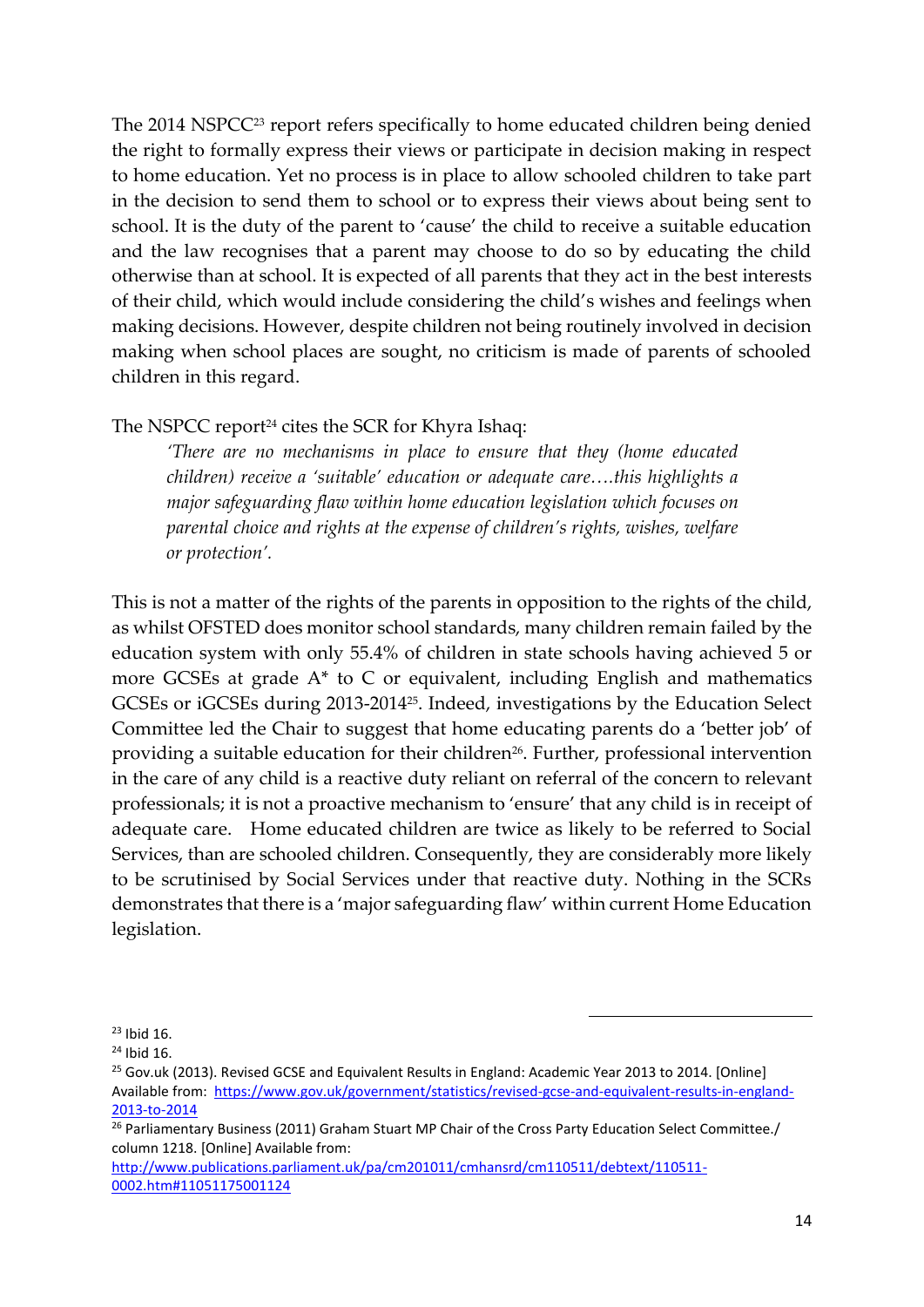The report<sup>27</sup> refers to '*the isolation and invisibility of home educated children (being) flagged as a serious issue in most of the SCRs'*, but were they isolated and invisible? Analysis of those SCRs says not:

- The Flintshire SCR for Siôn D. relates to a child who was far from 'invisible' to the Authorities, having received care and intervention from Paediatric services throughout his short life. Health and education professionals expressed concerns about his welfare but no further action was taken. Siôn's death was from natural causes.
- Children in family 'W' had the involvement of Social Services through the adoption processes and a referral was made to them by a doctor, but no further action taken. The Police also had involvement but took no further action.
- In the Caerphilly SCR for child 'A', little information is available, but it is clear that the boy was a troubled child with difficulties at school, indicating that professionals were well aware of his problems whilst there. The report highlights failure of professionals to take account of drug abuse by his mother's partner.
- The case of Khyra Ishaq is one frequently cited<sup>28</sup> as a reason to justify monitoring of home educated children and yet Khyra was a child missing from education, not a home educated child. Further, the child's school referred her to Social Services a year before she died and subsequently to the Police, but the referral was not acted upon as it was incorrectly recorded. The SCR refers to 'numerous missed opportunities' to protect Khyra.
- The Enfield SCR for child 'ST' describes a mother who allowed access to the child by the education department who found the educational provision to be satisfactory and noted no welfare concerns.
- Gloucestershire's SCR for Mrs Spry relates to a family with Social Services involvement during adoption and residence application proceedings. CAMHS and medical professionals were involved with the children's care and welfare concerns were raised on 12 separate occasions with the Social Services, but no further action taken.
- South Tees SCR for child 'S', relates to a 10 year old boy poisoned by amitriptyline. Little information is available but what is available makes clear that the child had multiple health difficulties and was seen on numerous occasions by his GP, by local hospitals including admissions, by a paediatrician and by psychological services.

Far from being isolated, these were children for whom professional involvement was in place and for whom the SCRs point to failings by those professionals and by the child protection system in particular. Indeed, it has been contended that in the case

1

<sup>27</sup> Ibid 16

<sup>&</sup>lt;sup>28</sup> See for example Allen, F. (2011) Out of school, out of sight. TES connect. [Online] Available from: <https://www.tes.co.uk/article.aspx?storycode=6129600> and comments in 12.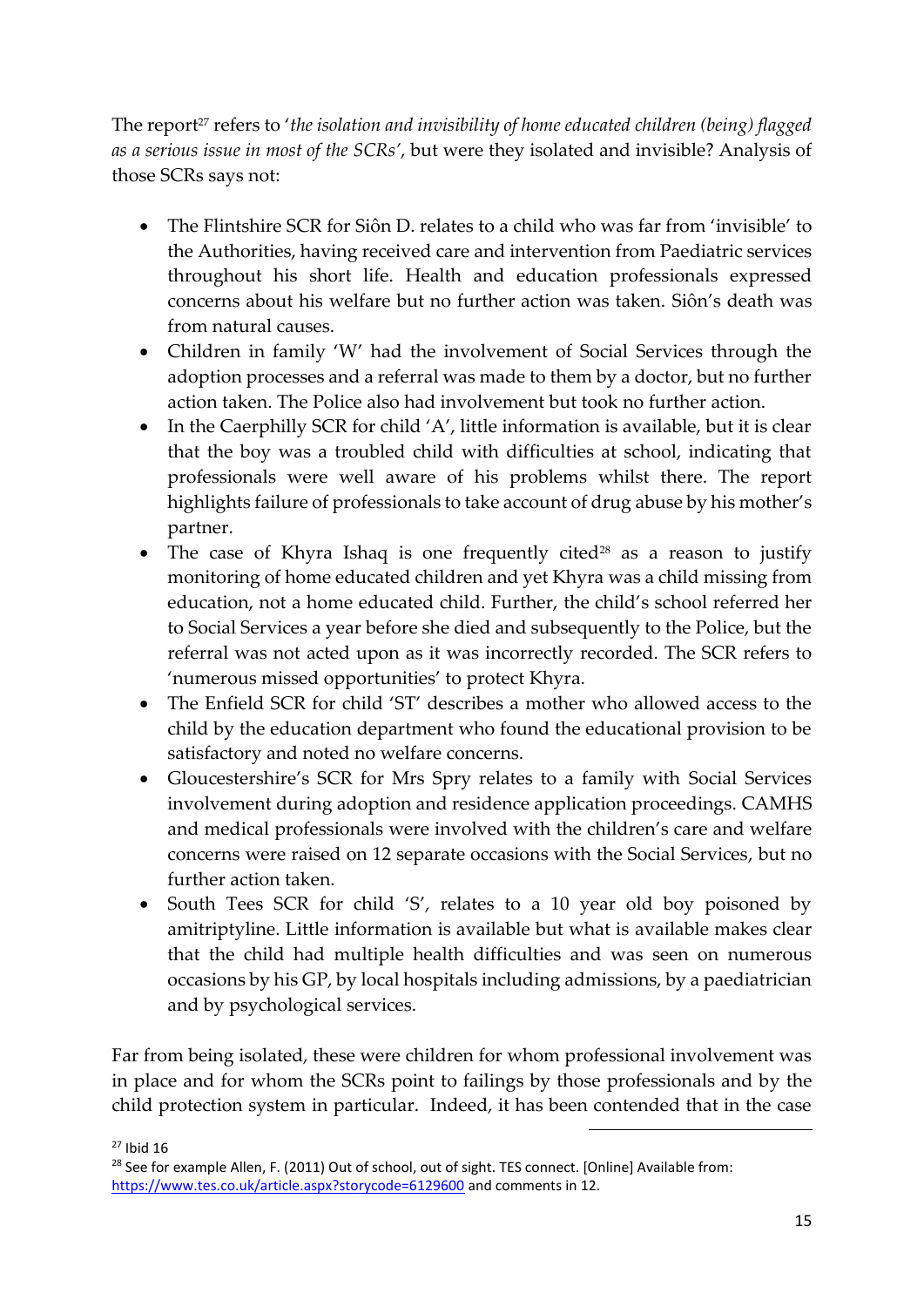of Spry<sup>29</sup> , the '*Gloucestershire criticism of home education was a ploy to deflect attention from the LAs own failings in monitoring the Spry family*.' Further, frequent inaccurate citing of the Khyra Ishaq case could be said to be cynically exploiting a dead child to advance the agenda of state intervention in respect of home education. Those using the case have been referred to as:

*'Propagandists opportunistically exploiting the Khyra Ishaq case to justify government intrusion into this basic human right, we should be aware of the underlying agenda.'* <sup>30</sup>

The Association of Elective Home Education Professionals refers to home educating families as avoiding engagement with their Local Authorities<sup>31</sup>, leading to 'safeguarding risks'. However, home educating families question the veracity of that comment, pointing to the lack of compliance with home education guidance and legislation by those Local Authorities, as the reason for their reluctance to 'engage' with them.

'*I have done a survey of all the local authority websites and there are only 30 that do not have ultra vires requirements on their websites - 30 out of 152. Where is the ambiguity?'* <sup>32</sup>

Where Local Authorities fail to comply with legislation, it is difficult for parents to trust them to act in a balanced and reasonable way. The frequency of referral of home educated children to Social Services, only 1.82 - 2.59% of which lead to CPPs, could also justifiably foster mistrust on the part of parents, who could view the connected investigations as targeting them solely because they home educate.

## **Conclusion**

Media rhetoric, Local Authorities and the NSPCC, appear to view home education as a safeguarding risk, despite there being no previous statistical evidence available to support that view. Much of the perception of risk is based on ideas of home educated children as isolated and lacking what is described as 'contact with a professional'. This has led to demands for proactive monitoring of home educated children, in order to address that perceived risk. Such monitoring would single out those children and stigmatise home educating families compared to families of schooled children and children aged 0-4 years.

1

<http://www.publications.parliament.uk/pa/cm201213/cmselect/cmeduc/559/120905.htm>

<sup>&</sup>lt;sup>29</sup> Searing (2010) quoted in 2 above.

<sup>30</sup> Warner, G. (2010) Totalitarian Propagandists Exploit Khyra Ishaq Case to Discredit Homeschooling. [Online] Available from: http://blogs.telegraph.co.uk/news/geraldwarner/100027537/totalitarian-propagandistsexploit-khyra-ishaq-case-to-discredit-homeschooling/  $31$  Ibid 12.

<sup>&</sup>lt;sup>32</sup> Alison Sauer quoted in Parliamentary Business (2012-2013). Education Committee - Support for Home Education - Minutes of Evidence. [Online] Available from: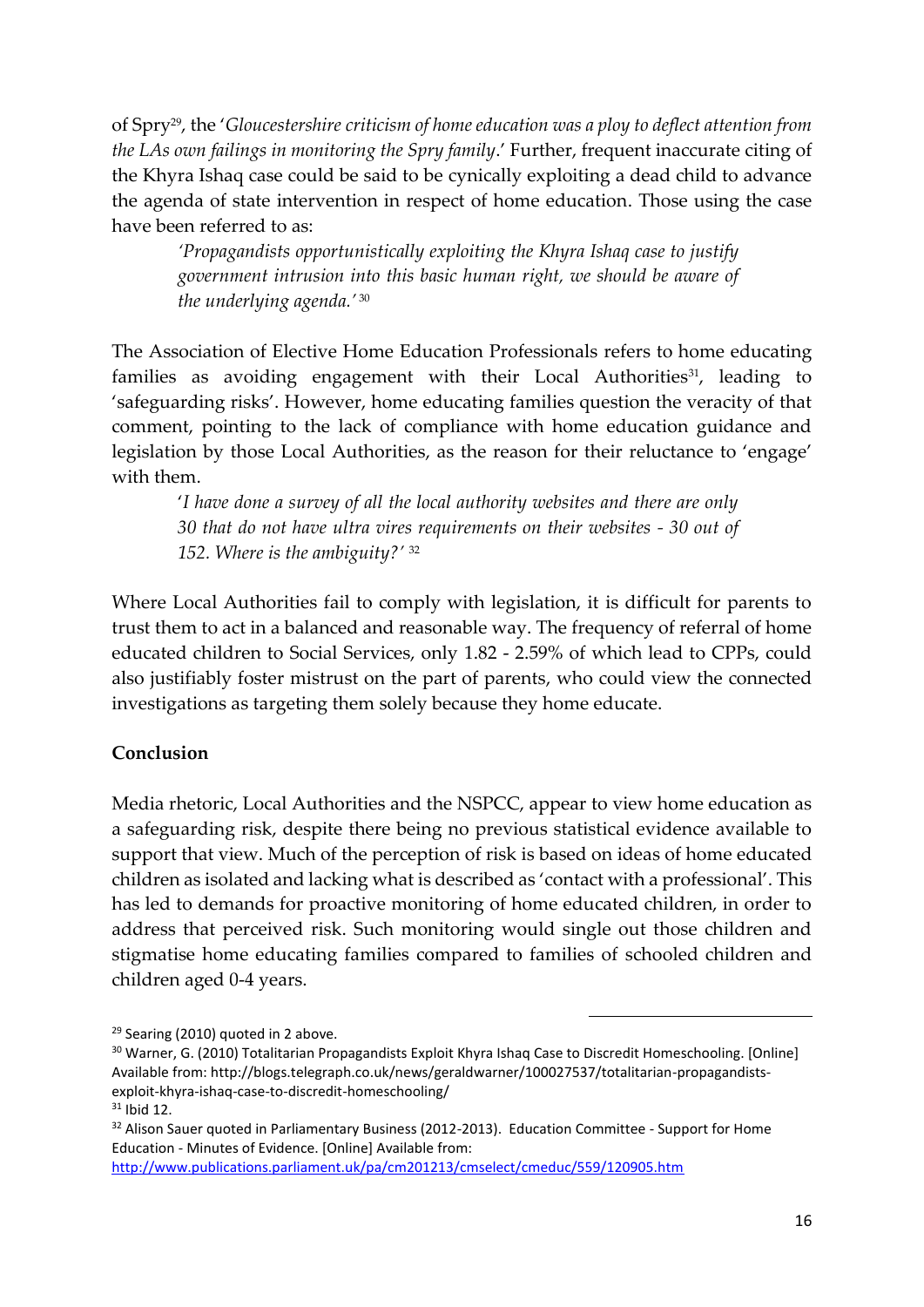This research clearly demonstrates that home educated children, rather than being hidden or isolated, are uniquely visible, leading to them being twice as likely to be referred to Social Services as children aged 0-4 years and children aged 5-16 who attend school. Further, the perception of risk is based on SCRs, for which in every case in which home education is cited as a factor, professional involvement is already present for the child or children involved. Those SCRs do not demonstrate a need for more professional involvement, but a need for those professionals involved with all families, no matter their education choices, to act correctly within the remit of their respective roles.

That perception of risk is also demonstrated to be false by the current research, which indicates that home educated children, whilst twice as likely to be referred to Social Services, are between 3.5 - 5 times less likely to have that referral lead to a CPP than are schooled children aged 5-16, and 5 - 7 times less likely than children aged 0-4 years. Further, the risk of a home educated child being subject to abuse is lower than the risk of an educational professional employed in a school being found guilty of abusing a child or children in their care.

A lack of research using statistical evidence has contributed to misconceptions of home educated children being children at risk. This research addresses that gap and demonstrates that monitoring of home educated children would not only be unnecessary, but unreasonably add to the burden of Social Services who are already found to be 'missing opportunities' in cases where children are at risk of harm.

# **Bibliography**

Allen, F. (2011) *Out of school, out of sight*. TES connect. [Online] Available from: <https://www.tes.co.uk/article.aspx?storycode=6129600>

Badman, G. (2009) *Report of the Secretary of State on the Review of Elective Home Education in England*, Norwich, TSO

DCSF (2007) *Elective home education: Guidelines for local authorities* [http://media.education.gov.uk/assets/files/pdf/e/guidelines%20for%20las%20on%20e](http://media.education.gov.uk/assets/files/pdf/e/guidelines%20for%20las%20on%20elective%20home%20education.pdf) [lective%20home%20education.pdf](http://media.education.gov.uk/assets/files/pdf/e/guidelines%20for%20las%20on%20elective%20home%20education.pdf)

Gov.uk (2013). Revised GCSE and Equivalent Results in England: Academic Year 2013 to 2014. [Online] Available from:

[https://www.gov.uk/government/statistics/revised-gcse-and-equivalent-results-in](https://www.gov.uk/government/statistics/revised-gcse-and-equivalent-results-in-england-2013-to-2014)[england-2013-to-2014](https://www.gov.uk/government/statistics/revised-gcse-and-equivalent-results-in-england-2013-to-2014)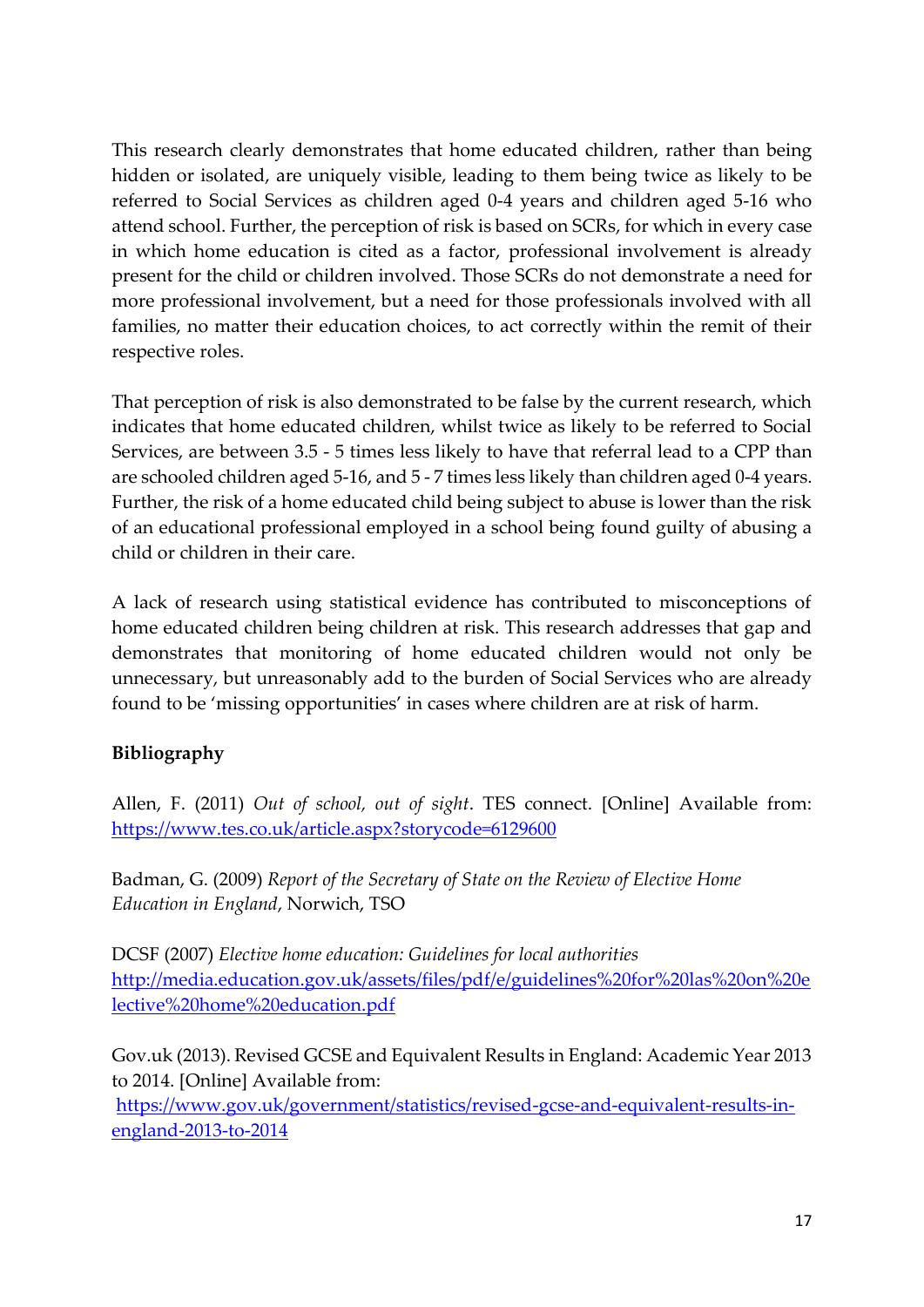Mukwamba Sendall, F (2014) *How do Extreme Cases of Child Abuse Drive the Child Protection Lens*. Unpublished.

Nicholson, F (2014). *What do they Know: Correspondence from DfE to LAs about Home Education*. [Online] Available from:

[https://www.whatdotheyknow.com/request/correspondence\\_from\\_dfe\\_to\\_las\\_a](https://www.whatdotheyknow.com/request/correspondence_from_dfe_to_las_a)

NSPCC (2014). *Children Not Educated in School Learning From Case Reviews: Summary of Risk Factors and Learning for Improved Practice Around Elective Home Education*. [Online] Available from: [http://www.nspcc.org.uk/preventing-abuse/child](http://www.nspcc.org.uk/preventing-abuse/child-protection-system/case-reviews/learning/home-education/)[protection-system/case-reviews/learning/home-education/#](http://www.nspcc.org.uk/preventing-abuse/child-protection-system/case-reviews/learning/home-education/) 

NSPCC (2015) *Child protection system in England: Serious case reviews*. [Online] Available from: [http://www.nspcc.org.uk/preventing-abuse/child-protection](http://www.nspcc.org.uk/preventing-abuse/child-protection-system/england/serious-case-reviews/)[system/england/serious-case-reviews/](http://www.nspcc.org.uk/preventing-abuse/child-protection-system/england/serious-case-reviews/)

OFSTED (2011) *The voice of the child: learning lessons from serious case reviews: A thematic report of Ofsted's evaluation of serious case reviews from 1 April to 30 September 2010*, Manchester, OFSTED [Online] Available from: [http://www.ccinform.co.uk/key](http://www.ccinform.co.uk/key-documents/the-voice-of-the-child-learning-lessons-from-serious-case-reviews-a-thematic-report-of-ofsteds-evaluation-of-serious-case-reviews-from-1-april-to-30-september-2010/)[documents/the-voice-of-the-child-learning-lessons-from-serious-case-reviews-a](http://www.ccinform.co.uk/key-documents/the-voice-of-the-child-learning-lessons-from-serious-case-reviews-a-thematic-report-of-ofsteds-evaluation-of-serious-case-reviews-from-1-april-to-30-september-2010/)[thematic-report-of-ofsteds-evaluation-of-serious-case-reviews-from-1-april-to-30](http://www.ccinform.co.uk/key-documents/the-voice-of-the-child-learning-lessons-from-serious-case-reviews-a-thematic-report-of-ofsteds-evaluation-of-serious-case-reviews-from-1-april-to-30-september-2010/) [september-2010/](http://www.ccinform.co.uk/key-documents/the-voice-of-the-child-learning-lessons-from-serious-case-reviews-a-thematic-report-of-ofsteds-evaluation-of-serious-case-reviews-from-1-april-to-30-september-2010/) 

Parliamentary Business (2012-2013). *Education Committee - Support for Home Education - Minutes of Evidence.* [Online] Available from:

[http://www.publications.parliament.uk/pa/cm201213/cmselect/cmeduc/559/121017.h](http://www.publications.parliament.uk/pa/cm201213/cmselect/cmeduc/559/121017.htm) [tm](http://www.publications.parliament.uk/pa/cm201213/cmselect/cmeduc/559/121017.htm)

Radford, J. (2010) *Serious Case Review: Under Chapter VIII, 'Working Together to Safeguard Children', In respect of the Death of a Child Case Number 14.* Birmingham Safeguarding Children Board

Warin, J. (2009) *Safeguarding Children through Parenting Support: How Does Every Parent Matter;* in Broadhurst, K. Grover, C. & Jamieson, J. ed: (2009) Critical Perspective on Safeguarding Children; Chichester, UK, Wiley Blackwell.

Warner, G. (2010) *Totalitarian Propagandists Exploit Khyra Ishaq Case to Discredit Homeschooling.* [Online] Available from: [http://blogs.telegraph.co.uk/news/geraldwarner/100027537/totalitarian](http://blogs.telegraph.co.uk/news/geraldwarner/100027537/totalitarian-propagandists-exploit-khyra-ishaq-case-to-discredit-homeschooling/)[propagandists-exploit-khyra-ishaq-case-to-discredit-homeschooling/](http://blogs.telegraph.co.uk/news/geraldwarner/100027537/totalitarian-propagandists-exploit-khyra-ishaq-case-to-discredit-homeschooling/)